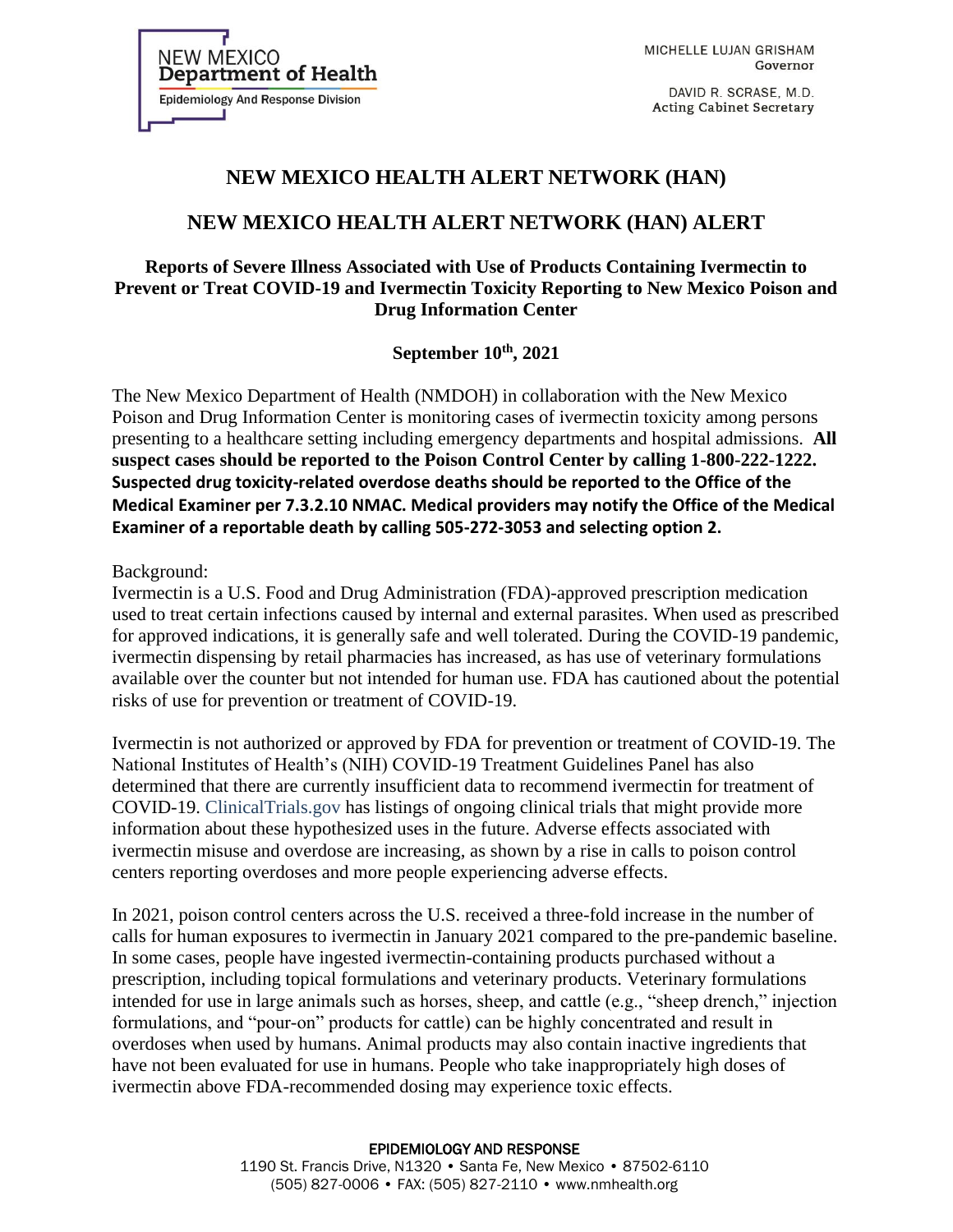Clinical effects of ivermectin overdose include gastrointestinal symptoms such as nausea, vomiting, and diarrhea. Overdoses are associated with hypotension and neurologic effects such as decreased consciousness, confusion, hallucinations, seizures, coma, and death. Ivermectin may potentiate the effects of other drugs that cause central nervous system depression such as benzodiazepines and barbiturates.

#### **Recommendations for Clinicians and Public Health Practitioners**

• Be aware that ivermectin is not currently authorized or approved by FDA for treatment of COVID-19. NIH has also determined that there are currently insufficient data to recommend ivermectin for treatment of COVID-19.

• Educate patients about the risks of using ivermectin without a prescription, or ingesting ivermectin formulations that are meant for external use or ivermectin-containing products formulated for veterinary use.

• Advise patients to immediately seek medical treatment if they have taken any ivermectin or ivermectin-containing products and are experiencing symptoms. Signs and symptoms of ivermectin toxicity include gastrointestinal effects (nausea, vomiting, abdominal pain, and diarrhea), headache, blurred vision, dizziness, tachycardia, hypotension, visual hallucinations, altered mental status, confusion, loss of coordination and balance, central nervous system depression, and seizures. Ivermectin may increase sedative effects of other medications such as benzodiazepines and barbiturates. **Call the poison control center hotline (1-800-222-1222) for medical management advice and to report suspect cases.**

• Educate patients and the public to get vaccinated against COVID-19. COVID-19 vaccination is safe and the most effective means to prevent infection and protect against severe disease and death from SARS-CoV-2, the virus that causes COVID-19, including the Delta variant.

• Educate patients and the public to use COVID-19 prevention measures including wearing masks in indoor public places, physical distancing by staying at least six feet from other people who don't live in the same household, avoiding crowds and poorly ventilated spaces, and frequent handwashing and use of hand sanitizer that contains at least 60 percent alcohol.

For additional information:

NMDOH - [Coronavirus Updates | Coronavirus Updates in New Mexico \(nmhealth.org\)](https://cv.nmhealth.org/)

HAN Archive - [00449 | Health Alert Network \(HAN\) \(cdc.gov\)](https://emergency.cdc.gov/han/2021/han00449.asp?ACSTrackingID=USCDC_511-DM64535&ACSTrackingLabel=HAN%20449%20-%20General%20Public&deliveryName=USCDC_511-DM64535)

<https://nmpoisoncenter.unm.edu/> [What is a Reportable Death? \(unm.edu\)](https://hsc.unm.edu/omi/about/faq/reportable.html) [NIH COVID-19 Treatment Ivermectin Guidelines](https://www.covid19treatmentguidelines.nih.gov/therapies/antiviral-therapy/ivermectin/) [FDA Consumer Alert on Use of Ivermectin to Treat or Prevent COVID-19](https://www.fda.gov/consumers/consumer-updates/why-you-should-not-use-ivermectin-treat-or-prevent-covid-19)

[FDA MedWatch Adverse Event Reporting program](https://www.fda.gov/safety/medwatch-fda-safety-information-and-adverse-event-reporting-program)

[American Association of Poison Control Centers](https://www.aapcc.org/)